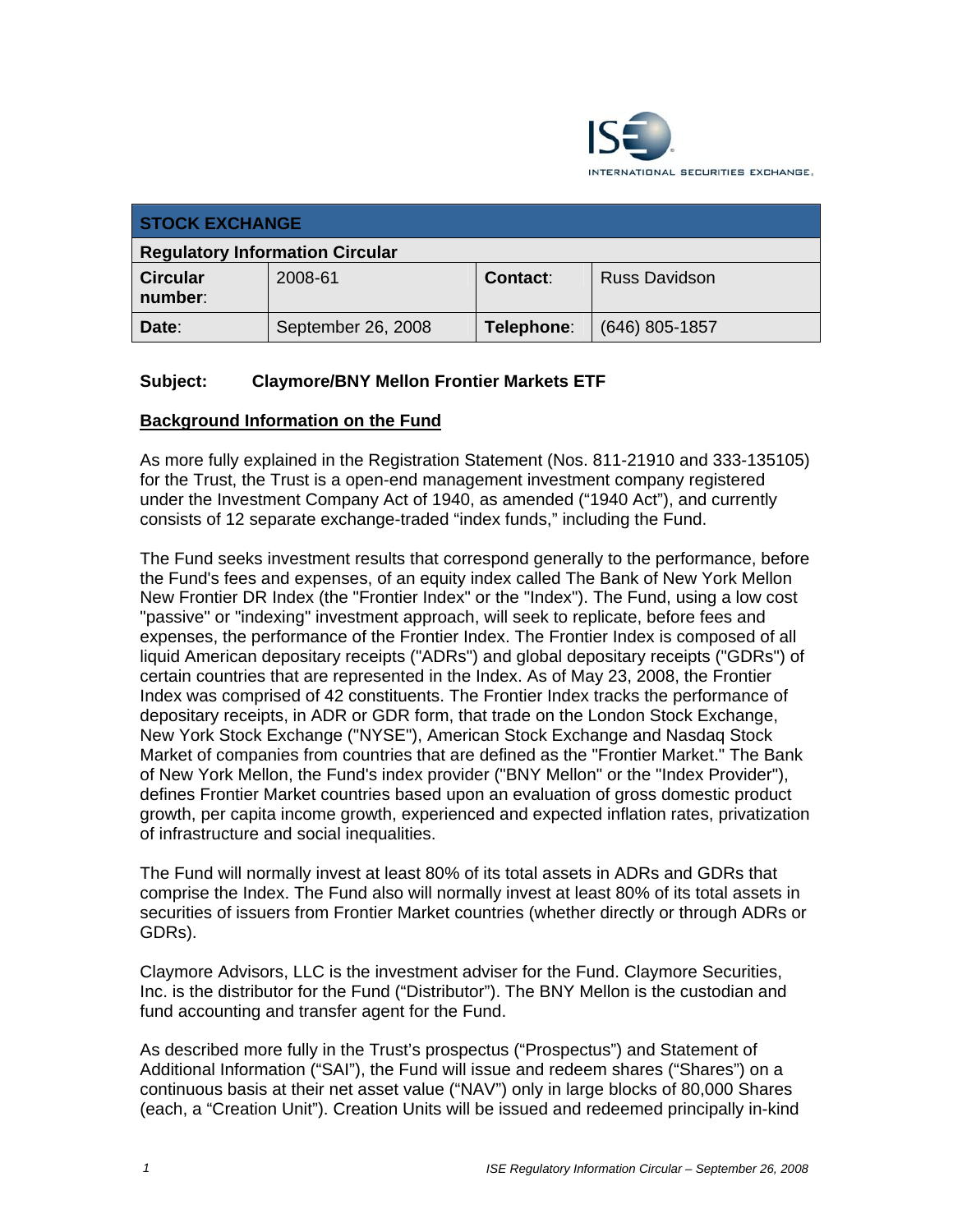for securities included in the underlying index. Except when aggregated in Creation Units, the Shares may not be redeemed with the Fund.

Dividends from net investment income, if any, will be distributed to shareholders annually. Net capital gains, if any, will be distributed to shareholders at least annually. Dividends may be declared and paid more frequently.

The Depository Trust Company ("DTC") serves as securities depository for the Shares, which may be held only in book-entry form; stock certificates will not be issued. DTC, or its nominee, is the record or registered owner of all outstanding Shares.

The NAV per Share for the fund will be determined as of the close of trading (normally, 4:00 p.m. Eastern Standard Time ("ET")) on each day that the New York Stock Exchange is open for business (a "Business Day"). The NAV is calculated by dividing the value of the net assets of the Fund (i.e., the value of its total assets less total liabilities) by the total number of Shares outstanding, rounded to the nearest cent. NAV will be available from the Distributor and will also available to National Securities Clearing Corporation ("NSCC") participants through data made available from NSCC.

The Trusts registration statement describes the various fees and expenses for the Fund's Shares. For a more complete description of the Fund and the underlying index, visit www.claymore.com.

#### **Principal Risks**

Interested persons are referred to the Prospectus for a description of risks associated with an investment in the Shares. These risks include the risk that a Fund's return may not match the return of its index for a number of reasons including the incursion by a Fund of operating expenses and costs not applicable to its index. In addition, as noted in the Prospectus, the Shares may trade at market prices that may differ from their NAV. The NAV of the Shares will fluctuate with changes in the market value of the Fund's holdings. The market prices of the Shares will fluctuate in accordance with changes in NAV as well as the supply and demand for the Shares on the Exchange.

### **Exchange Rules Applicable to Trading in the Shares**

The Shares are considered equity securities, thus rendering trading in the Shares subject to the Exchange's existing rules governing the trading of equity securities.

### **Trading Hours**

The Shares will trade on ISE between 9:00 a.m. and 4:00 p.m. ET.

Equity Electronic Access Members ("Equity EAMs") trading the Shares during the Pre-Market Session are exposed to the risk of the lack of the calculation or dissemination of underlying index value or intraday indicative value ("IIV"). For certain derivative securities products, an updated underlying index value or IIV may not be calculated or publicly disseminated in the Pre-Market hours. Since the underlying index value and IIV are not calculated or widely disseminated during Pre-Market hours, an investor who is unable to calculate implied values for certain derivative securities products during Pre-Market hours may be at a disadvantage to market professionals.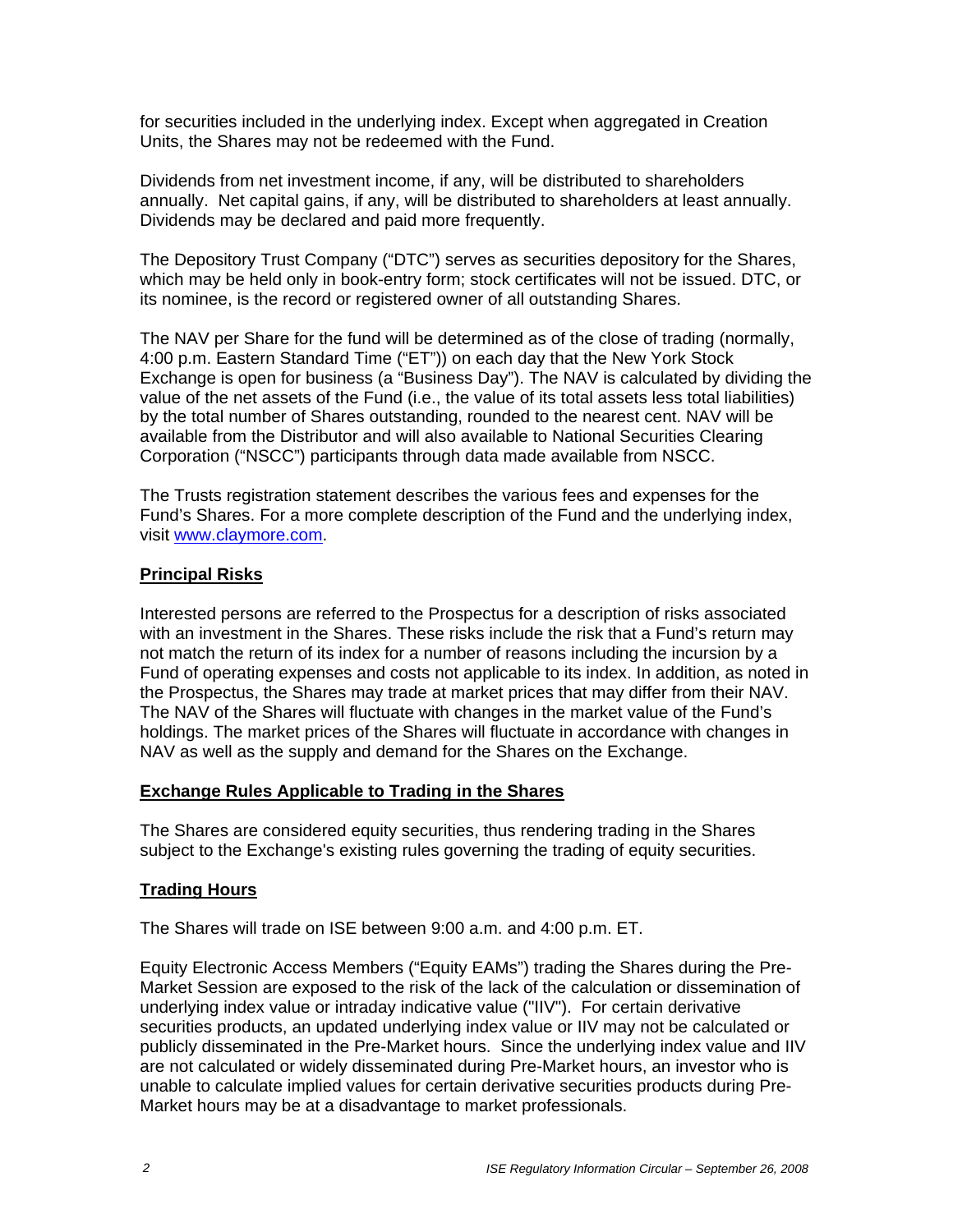## **Trading Halts**

ISE will halt trading in the Shares of a Trust in accordance with ISE Rule 2101(a)(2)(iii). The grounds for a halt under this Rule include a halt by the primary market because it stops trading the Shares and/or a halt because dissemination of the IIV or applicable currency spot price has ceased, or a halt for other regulatory reasons. In addition, ISE will stop trading the Shares of a Trust if the primary market de-lists the Shares.

### **Delivery of a Prospectus**

Pursuant to federal securities laws, investors purchasing Shares must receive a prospectus prior to or concurrently with the confirmation of a transaction. Investors purchasing Shares directly from the Fund (by delivery of the Deposit Amount) must also receive a prospectus.

Prospectuses may be obtained through the Distributor or on the Fund's website. The Prospectus does not contain all of the information set forth in the registration statement (including the exhibits to the registration statement), parts of which have been omitted in accordance with the rules and regulations of the SEC. For further information about the Fund, please refer to the Trust's registration statement.

# **Exemptive, Interpretive and No-Action Relief Under Federal Securities Regulations**

The Commission has issued letters dated November 21, 2005 and October 24, 2006 (together, the "No- Action Letters") granting exemptive, interpretive and no-action relief from certain provisions of and rules under the Securities Exchange Act of 1934 for exchange-traded funds listed and traded on a registered national securities exchange that meet certain criteria. The Funds qualify for the relief granted in the No- Action Letters, a description of which follows.

# **Regulation M Exemptions**

Generally, Rules 101 and 102 of Regulation M prohibit any "distribution participant" and its "affiliated purchasers" from bidding for, purchasing, or attempting to induce any person to bid for or purchase any security which is the subject of a distribution until after the applicable restricted period, except as specifically permitted in Regulation M. The provisions of the Rules apply to underwriters, prospective underwriters, brokers, dealers, and other persons who have agreed to participate or are participating in a distribution of securities.

The Commission issued a No-Action Letter by which persons participating in a distribution of shares of a fund may engage in secondary market transactions in such shares during their participation in such a distribution, despite the requirements of from Rule 101 under Regulation M. In addition, the SEC has permitted persons who may be deemed to be participating in the distribution of shares of a fund (i) to purchase securities for the purpose of purchasing creation unit aggregations of fund shares and (ii) to tender securities for redemption in Creation Unit Aggregations. Further, the Commission has clarified that the tender of fund shares to the Fund for redemption does not constitute a bid for or purchase of any of the Funds' securities during the restricted period of Rule 101. The Commission has issued a No-Action Letter to paragraph (e) of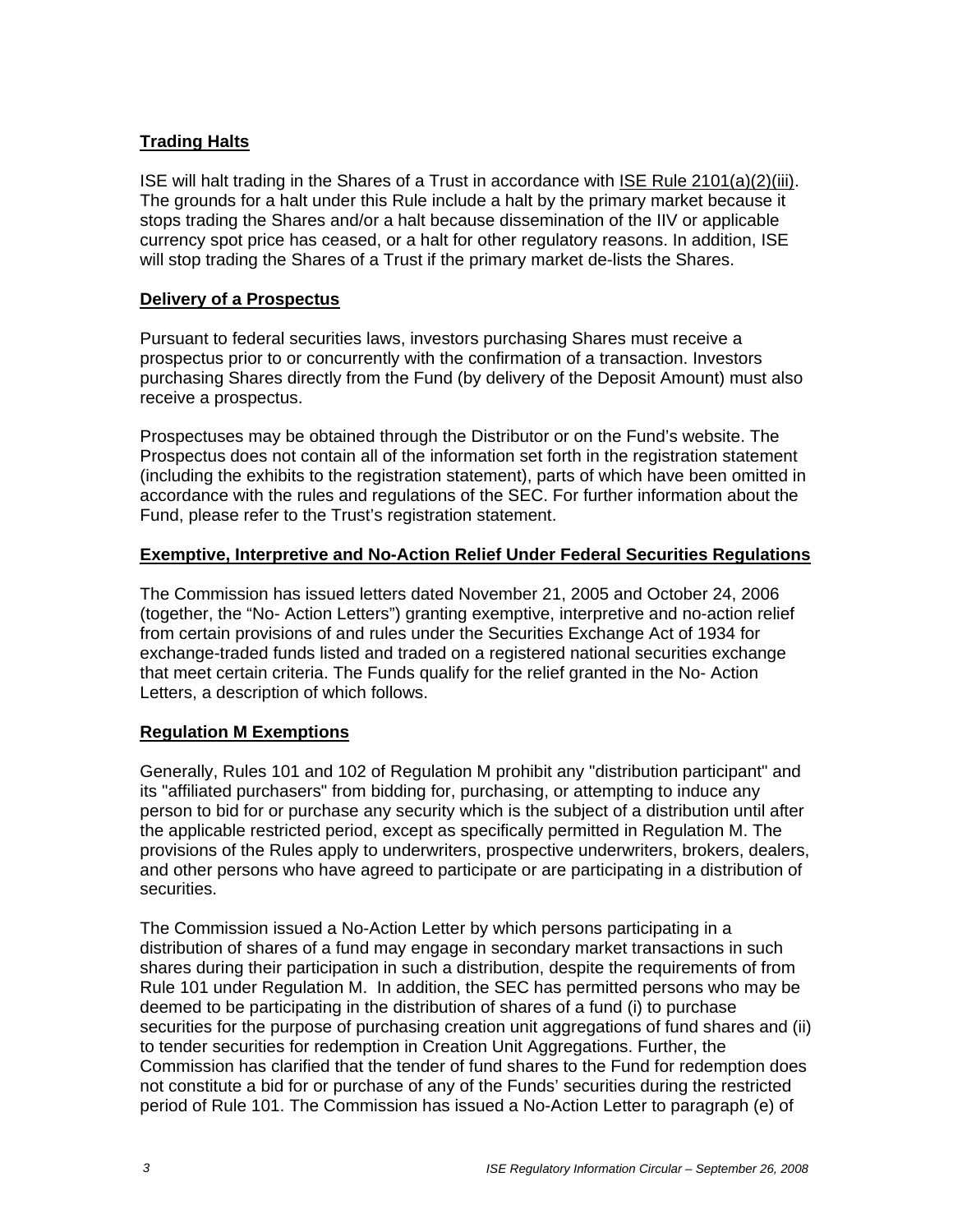Rule 102 under Regulation M which allow the redemption of fund shares in creation unit aggregations during the continuous offering of shares.

### **Customer Confirmations for Creation or Redemption of Fund Shares (SEC Rule 10b-10)**

Broker–dealers who handle purchases or redemptions of Fund shares in Creation Units for customers will be permitted to provide such customers with a statement of the number of Creation Unit Aggregations created or redeemed without providing a statement of the identity, number and price of shares of the individual securities tendered to the Fund for purposes of purchasing creation unit aggregations ("Deposit Securities") or the identity, number and price of shares to be delivered by the Trust to the redeeming holder ("Redemption Securities"). The composition of the securities required to be tendered to the Fund for creation purposes and of the securities to be delivered on redemption will be disseminated each business day and will be applicable to requests for creations or redemption, as the case may be, on that day. This exemptive relief under Rule 10b-10 with respect to creations and redemptions is subject to the following conditions:

- i. Confirmations to customers engaging in creations or redemptions must state that all information required by Rule 10b-10 will be provided upon request;
- ii. Any such request by a customer for information required by Rule 10b-10 will be filed in a timely manner, in accordance with Rule 10b-10(c);
- iii. Except for the identity, number and price of shares of the component securities of the Deposit Securities and Redemption Securities, as described above, confirmations to customers must disclose all other information required by Rule  $10b-10(a)$ .

# **SEC Rule 14e-5**

The Commission has permitted any person acting as a dealer-manager of a tender offer for a component security of fund (1) to redeem fund shares in creation unit aggregations from the issuer that may include a security subject to such tender offer and (2) to purchase fund shares during such tender offer. In addition, a No-Action has been issued under Rule 14e-5 states that if a broker-dealer acting as a dealer-manager of a tender offer for a security of the Fund purchases or arranges to purchase such securities in the secondary market for the purpose of tendering such securities to purchase one or more creation unit aggregations of shares, it must be made in conformance with the following:

- i. such bids or purchases are effected in the ordinary course of business, in connection with a basket of 20 or more securities in which any security that is the subject of a distribution, or any reference security, does not comprise more than 5% of the value of the basket purchased; or
- ii. purchases are effected as adjustments to such basket in the ordinary course of
- iii. business as a result of a change in the composition of the underlying index; and
- iv. such bids or purchases are not effected for the purpose of facilitating such tender offer.

### **Section 11(d)(1); SEC Rules 11d1-1 and 11d1-2**

Section 11(d)(1) of the Act generally prohibits a person who is both a broker and a dealer from effecting any transaction in which the broker-dealer extends credit to a customer on any security which was part of a new issue in the distribution of which he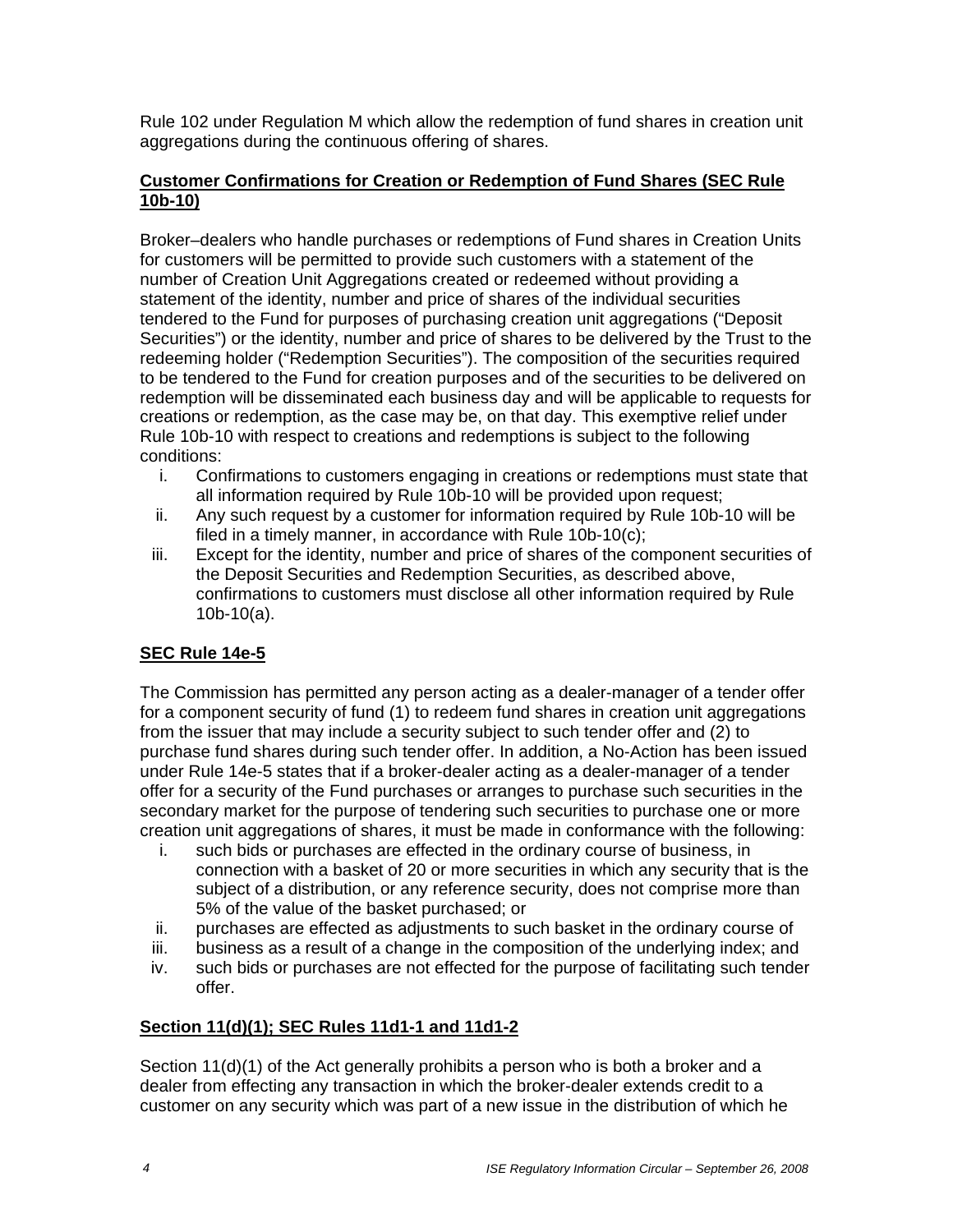participated as a member of a selling syndicate or group within thirty days prior to such transaction. The Commission has clarified that Section 11(d)(1) does not apply to broker-dealers that are not authorized participants (and, therefore, do not create creation unit aggregations) that engage in both proprietary and customer transactions in shares of a fund in the secondary market, and for broker-dealer authorized participants that engage in creations of creation unit aggregations. This relief is subject to specific conditions, including the condition that such broker-dealer (whether or not an authorized participant) does not, directly or indirectly, receive from the fund complex any payment, compensation or other economic incentive to promote or sell the shares of a fund to persons outside the fund complex, other than non-cash compensation permitted under NASD Rule 2830 (I)(5)(A), (B) or (C). See letter dated November 22, 2005 from Brian A Bussey, Assistant Chief Counsel, SEC Division of Market Regulation, to Barclays Global Investors, N.A., dated November 22, 2005. The Commission has issued a No-Action Letter under Section 11(d)(1) of the Act states that broker-dealers may treat shares of a fund, for purposes of Rule 11d1-2, as "securities issued by a registered open-end investment company as defined in the Investment Company Act" and thereby extend credit or maintain or arrange for the extension or maintenance of credit on shares that have been owned by the persons to whom credit is provided for more than 30 days, in reliance on the exemption contained in the rule.

#### **SEC Rule 15c1-5 and 15c1-6**

The Commission has issued a No-Action letter with respect to Rule 15c1-5 and Rule 15c1-6 as to the required disclosure of control by a broker or dealer with respect to creations and redemptions of fund shares and secondary market transactions therein.

**This Regulatory Information Bulletin is not a statutory Prospectus. Equity EAMs should consult the Trust's Registration Statement, SAI, Prospectus and the Fund's website for relevant information.**